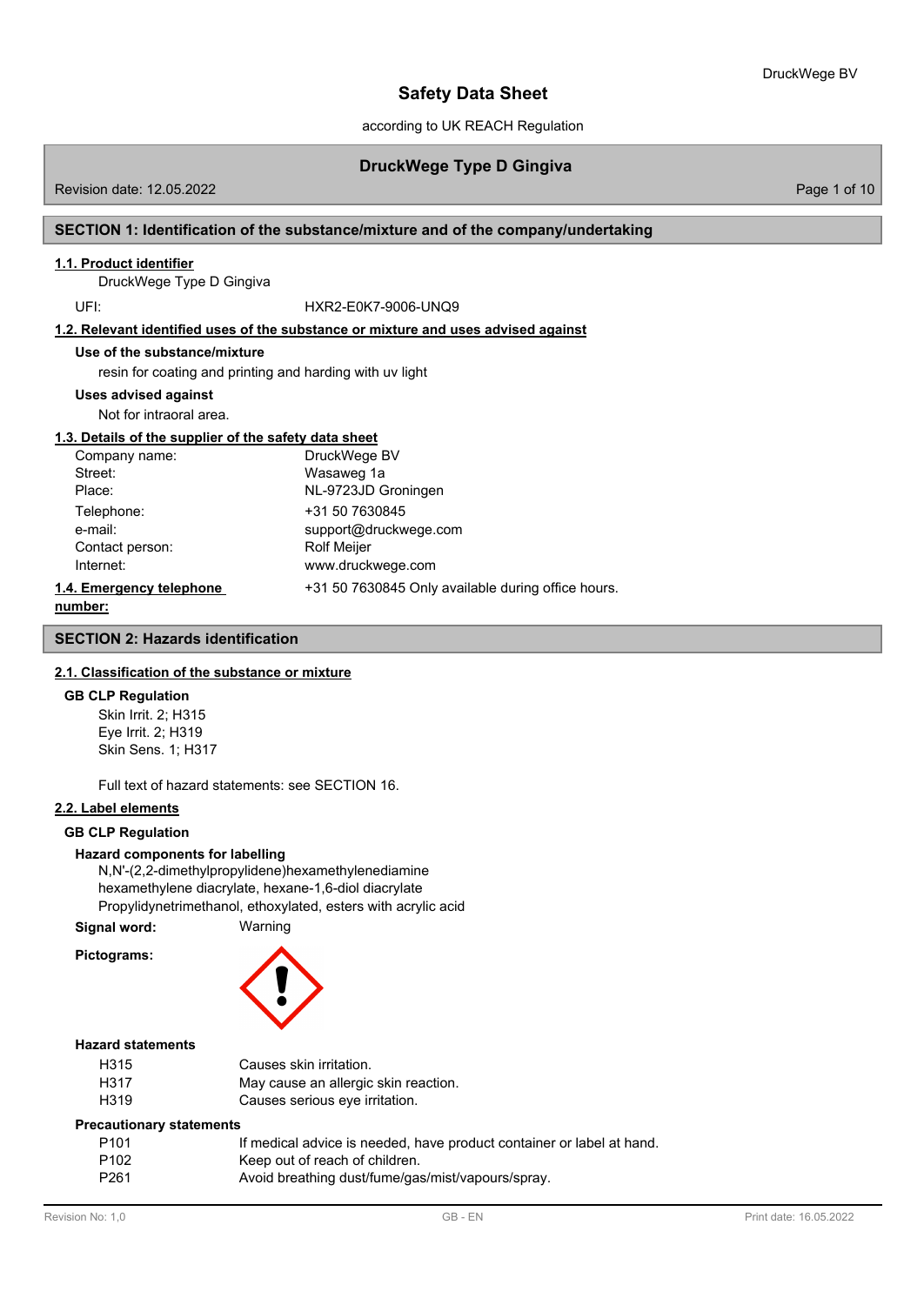## according to UK REACH Regulation

## **DruckWege Type D Gingiva**

| Revision date: 12.05.2022     |                                                                                                                           | Page 2 of 10 |
|-------------------------------|---------------------------------------------------------------------------------------------------------------------------|--------------|
| P280                          | Wear protective gloves/protective clothing/eye protection/face protection/hearing<br>protection.                          |              |
| P333+P313<br>P <sub>501</sub> | If skin irritation or rash occurs: Get medical advice/attention.<br>Dispose of waste according to applicable legislation. |              |

### **2.3. Other hazards**

The substances in the mixture do not meet the PBT/vPvB criteria according to REACH, annex XIII.

## **SECTION 3: Composition/information on ingredients**

### **3.2. Mixtures**

### **Hazardous components**

| <b>CAS No</b> | Chemical name                                                 |              |                  | Quantity   |
|---------------|---------------------------------------------------------------|--------------|------------------|------------|
|               | EC No                                                         | Index No     | <b>REACH No</b>  |            |
|               | Classification (GB CLP Regulation)                            |              |                  |            |
| 105-45-3      | methyl acetoacetate                                           |              |                  | 20 - 30 %  |
|               | 203-299-8                                                     | 607-137-00-0 | 01-2119451095-43 |            |
|               | Eye Irrit. 2; H319                                            |              |                  |            |
| 1000-78-8     | N,N'-(2,2-dimethylpropylidene)hexamethylenediamine            |              |                  | 20 - 30 %  |
|               | 401-660-6                                                     | 612-092-00-5 |                  |            |
|               | Skin Irrit. 2, Skin Sens. 1; H315 H317                        |              |                  |            |
| 13048-33-4    | hexamethylene diacrylate, hexane-1,6-diol diacrylate          |              |                  | $5 - 10%$  |
|               | 235-921-9                                                     | 607-109-00-8 | 01-2119484737-22 |            |
|               | Skin Irrit. 2, Eye Irrit. 2, Skin Sens. 1; H315 H319 H317     |              |                  |            |
| 75980-60-8    | Diphenyl(2,4,6-trimethylbenzoyl)phosphine oxide               |              |                  | $0,5 - 1%$ |
|               | 278-355-8                                                     | 015-203-00-X | 01-2119972295-29 |            |
|               | Repr. 2; H361f                                                |              |                  |            |
| 28961-43-5    | Propylidynetrimethanol, ethoxylated, esters with acrylic acid |              |                  | $0,5 - 1%$ |
|               | 500-066-5                                                     |              | 01-2119489900-30 |            |
|               | Eye Irrit. 2, Skin Sens. 1; H319 H317                         |              |                  |            |

Full text of H and EUH statements: see section 16.

## **Specific Conc. Limits, M-factors and ATE**

| <b>CAS No</b> | IEC No                                                     | <b>IChemical name</b>                                                | Quantityl    |
|---------------|------------------------------------------------------------|----------------------------------------------------------------------|--------------|
|               |                                                            | <b>I</b> Specific Conc. Limits. M-factors and ATE                    |              |
| 28961-43-5    | 1500-066-5                                                 | <b>Propylidynetrimethanol, ethoxylated, esters with acrylic acid</b> | $0.5 - 1 \%$ |
|               | dermal: LD50 = $>$ 2000 mg/kg; oral: LD50 = $>$ 2000 mg/kg |                                                                      |              |

## **SECTION 4: First aid measures**

## **4.1. Description of first aid measures**

### **General information**

If unconscious but breathing normally, place in recovery position and seek medical advice. When in doubt or if symptoms are observed, get medical advice.

In case of allergic symptoms, especially in the breathing area, seek medical advice immediately.

### **After inhalation**

Provide fresh air. When in doubt or if symptoms are observed, get medical advice. In the case of bluish discoloration (lips, earlobes, finger nails) give oxygen as soon as possible. If breathing is irregular or stopped, administer artificial respiration.

### **After contact with skin**

After contact with skin, wash immediately with plenty of water and soap. Take off immediately all contaminated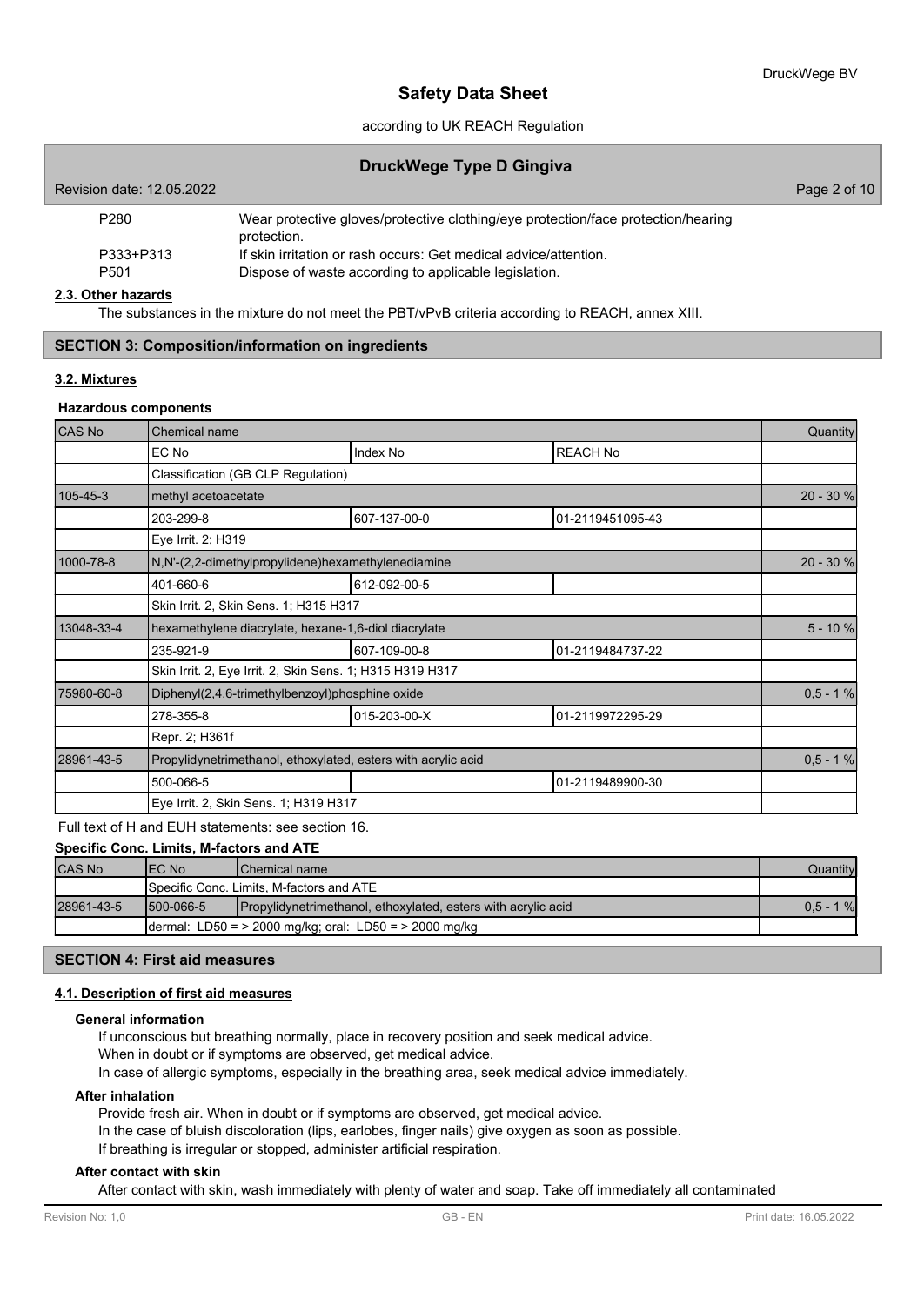## according to UK REACH Regulation

## **DruckWege Type D Gingiva**

Revision date: 12.05.2022 Page 3 of 10

clothing and wash it before reuse. In case of skin reactions, consult a physician. Call a doctor if you feel unwell.

### **After contact with eyes**

Rinse immediately carefully and thoroughly with eye-bath or water. Remove contact lenses, if present and easy to do. Continue rinsing. Protect uninjured eye. Consult an ophthalmologist.

### **After ingestion**

Do NOT induce vomiting. Call a physician immediately.

### **4.2. Most important symptoms and effects, both acute and delayed**

No information available.

### **4.3. Indication of any immediate medical attention and special treatment needed**

Treat symptomatically. Call a doctor if you feel unwell. In case of allergic symptoms, especially in the breathing area, seek medical advice immediately.

## **SECTION 5: Firefighting measures**

### **5.1. Extinguishing media**

### **Suitable extinguishing media**

Foam, Extinguishing powder, Carbon dioxide (CO2), Sand, Earth

### **Unsuitable extinguishing media**

**Water** 

### **5.2. Special hazards arising from the substance or mixture**

Do not inhale explosion and combustion gases. Thermal decomposition can lead to the escape of irritating gases and vapours.

## **5.3. Advice for firefighters**

Wear a self-contained breathing apparatus and chemical protective clothing. Full protection suit.

### **Additional information**

Collect contaminated fire extinguishing water separately. Do not allow entering drains or surface water. Move undamaged containers from immediate hazard area if it can be done safely.

#### **SECTION 6: Accidental release measures**

#### **6.1. Personal precautions, protective equipment and emergency procedures**

## **General advice**

Provide adequate ventilation. Do not breathe gas/fumes/vapour/spray. Avoid contact with skin, eyes and clothes. Use personal protection equipment. Use appropriate respiratory protection.

### **For non-emergency personnel**

Provide adequate ventilation. Use personal protection equipment.

### **For emergency responders**

Use personal protection equipment.

### **6.2. Environmental precautions**

Do not allow to enter into surface water or drains. Be aware that gases can spread at ground level (heavier than air) and pay attention to the wind direction. In case of gas escape or of entry into waterways, soil or drains, inform the responsible authorities.

## **6.3. Methods and material for containment and cleaning up**

## **For containment**

Stop leak if safe to do so.

### **For cleaning up**

Absorb with liquid-binding material (sand, diatomaceous earth, acid- or universal binding agents). Treat the recovered material as prescribed in the section on waste disposal.

### **Other information**

Clean contaminated articles and floor according to the environmental legislation.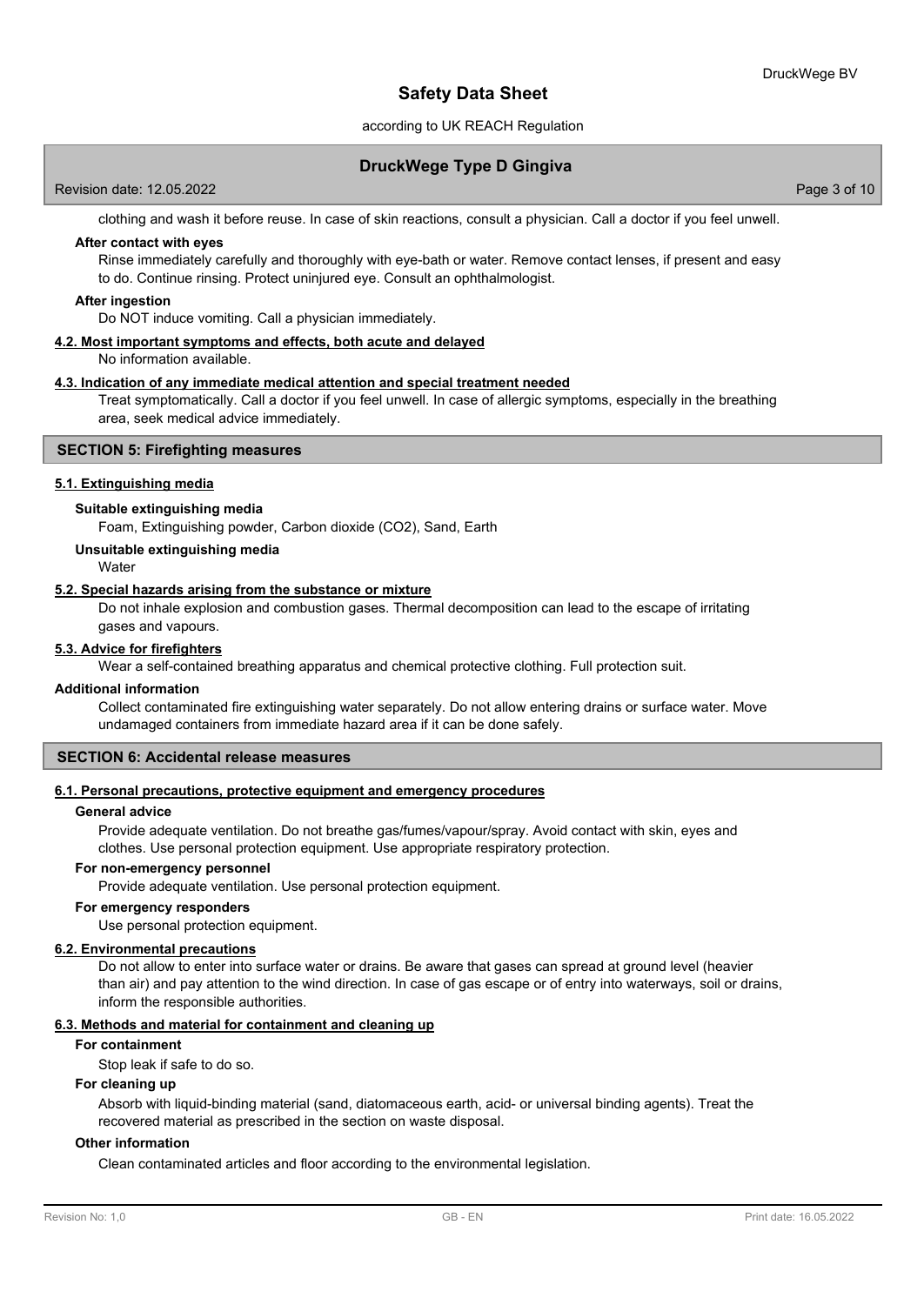according to UK REACH Regulation

## **DruckWege Type D Gingiva**

Revision date: 12.05.2022 Page 4 of 10

## **6.4. Reference to other sections**

Safe handling: see section 7 Personal protection equipment: see section 8 Disposal: see section 13

### **SECTION 7: Handling and storage**

### **7.1. Precautions for safe handling**

### **Advice on safe handling**

Provide adequate ventilation as well as local exhaustion at critical locations. Do not breathe gas/fumes/vapour/spray. Avoid contact with skin, eyes and clothes. Use personal protection equipment.

### **Advice on protection against fire and explosion**

Keep away from sources of heat (e.g. hot surfaces), sparks and open flames. Heating causes rise in pressure with risk of bursting.

Materials soiled with product such as cleaning rags, tissues and protective clothing, may ignite spontaneously a few hours later.

### **Advice on general occupational hygiene**

Remove contaminated, saturated clothing immediately. Draw up and observe skin protection programme. Wash hands and face before breaks and after work and take a shower if necessary. When using do not eat or drink. Do not wear contact lenses. Do not breathe gas/fumes/vapour/spray. Used working clothes should not be worn outside the work area.

### **Further information on handling**

Never use pressure to empty container.

### **7.2. Conditions for safe storage, including any incompatibilities**

### **Requirements for storage rooms and vessels**

Keep container tightly closed in a cool, well-ventilated place. Keep/Store only in original container. Store in a place accessible by authorized persons only. Keep away from sources of heat (e.g. hot surfaces), sparks and open flames.

### **Hints on joint storage**

Do not store together with: Acid, Alkali (lye), Oxidising agent, strong, Acid chlorides, inorganic

## **Further information on storage conditions**

storage temperature: 15 - 25 °C Maximum storage period (time): 6 - 9 month(s) Protect against: Light, Contact with air/oxygen

### **7.3. Specific end use(s)**

resin for coating and printing and harding with uv light

### **SECTION 8: Exposure controls/personal protection**

## **8.1. Control parameters**

### **Additional advice on limit values**

To date, no national critical limit values exist.

### **8.2. Exposure controls**



#### **Appropriate engineering controls**

Provide adequate ventilation as well as local exhaustion at critical locations. **Individual protection measures, such as personal protective equipment**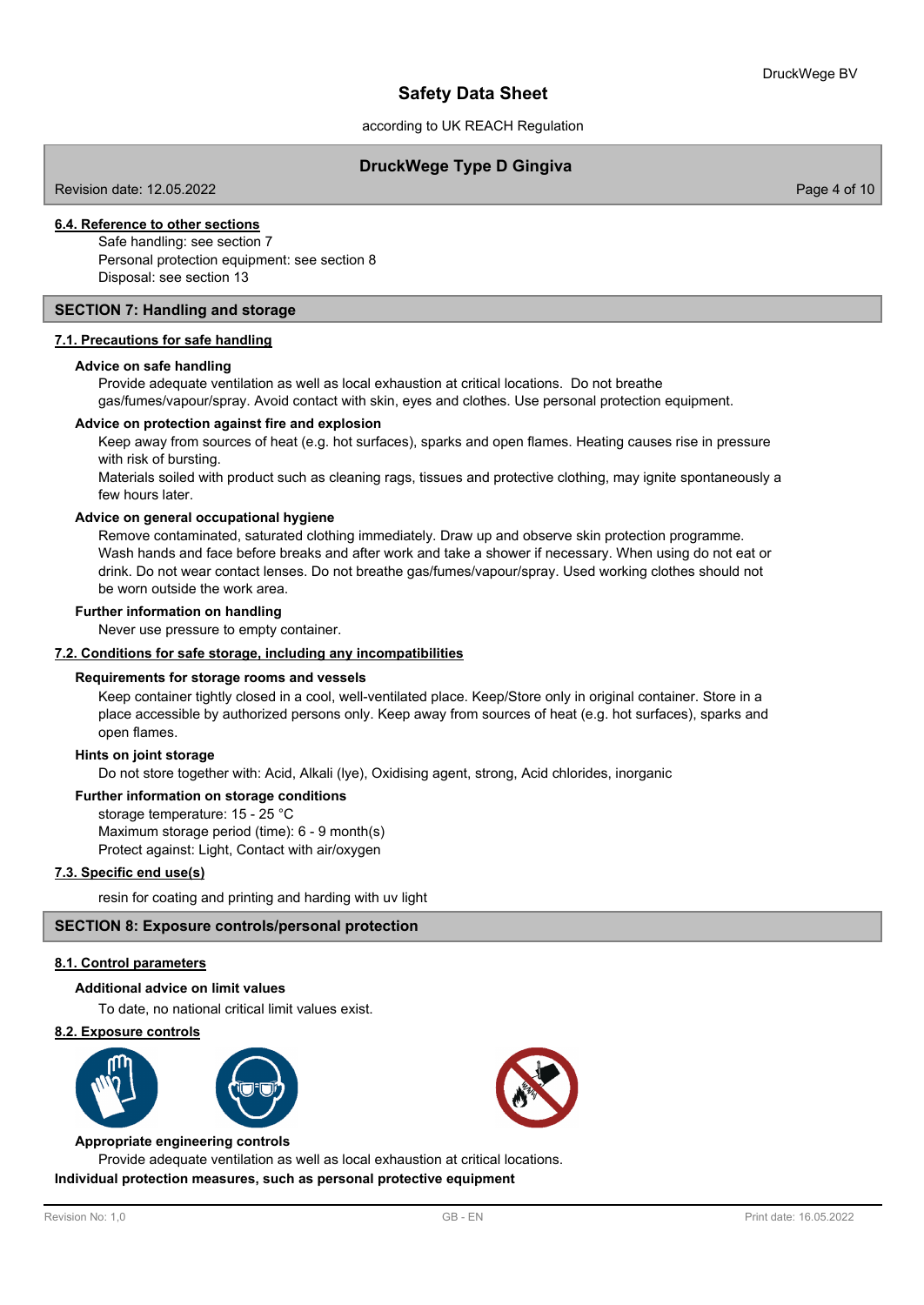according to UK REACH Regulation

## **DruckWege Type D Gingiva**

Revision date: 12.05.2022 Page 5 of 10

## **Eye/face protection**

Eye glasses with side protection

## **Hand protection**

Wear protective gloves. (rubber gloves.)

Suitable material: PVC (polyvinyl chloride), CR (polychloroprene, chloroprene rubber)

When handling with chemical substances, protective gloves must be worn with the CE-label including the four control digits. The quality of the protective gloves resistant to chemicals must be chosen as a function of the specific working place concentration and quantity of hazardous substances. For special purposes, it is recommended to check the resistance to chemicals of the protective gloves mentioned above together with the supplier of these gloves. Breakthrough times and swelling properties of the material must be taken into consideration.

### **Skin protection**

Wear suitable protective clothing.

## **Respiratory protection**

If technical exhaust or ventilation measures are not possible or insufficient, respiratory protection must be worn.

Half-face mask or quarter facepiece: maximum use concentration for substances with exposure limits: P1 filter: up to a max. of 4 times the exposure limit. P2 filter: up to a max. of 10 times the exposure limit. P3 filter: up to a max. of 30 times the expo.

Filtering device (full mask or mouthpiece) with filter: ABEK

### **Thermal hazards**

No information available.

### **Environmental exposure controls**

Do not allow to enter into surface water or drains. Be aware that gases can spread at ground level (heavier than air) and pay attention to the wind direction. In case of gas escape or of entry into waterways, soil or drains, inform the responsible authorities.

## **SECTION 9: Physical and chemical properties**

## **9.1. Information on basic physical and chemical properties**

| Physical state:                                        | Liquid         |                |
|--------------------------------------------------------|----------------|----------------|
| Colour:                                                | various        |                |
| Odour:                                                 | characteristic |                |
| Odour threshold:                                       | not determined |                |
| Changes in the physical state                          |                |                |
| Melting point/freezing point:                          |                | not determined |
| Boiling point or initial boiling point and             |                | not determined |
| boiling range:                                         |                |                |
| Flash point:                                           |                | $>$ 100 °C     |
| Flammability                                           |                |                |
| Solid/liquid:                                          |                | not applicable |
| Gas:                                                   |                | not applicable |
| <b>Explosive properties</b>                            |                |                |
| Heating causes rise in pressure with risk of bursting. |                |                |
| Danger of polymerisation (Danger of explosion)         |                |                |
| Lower explosion limits:                                |                | not determined |
| Upper explosion limits:                                |                | not determined |
| Auto-ignition temperature:                             |                | >300 °C        |
|                                                        |                |                |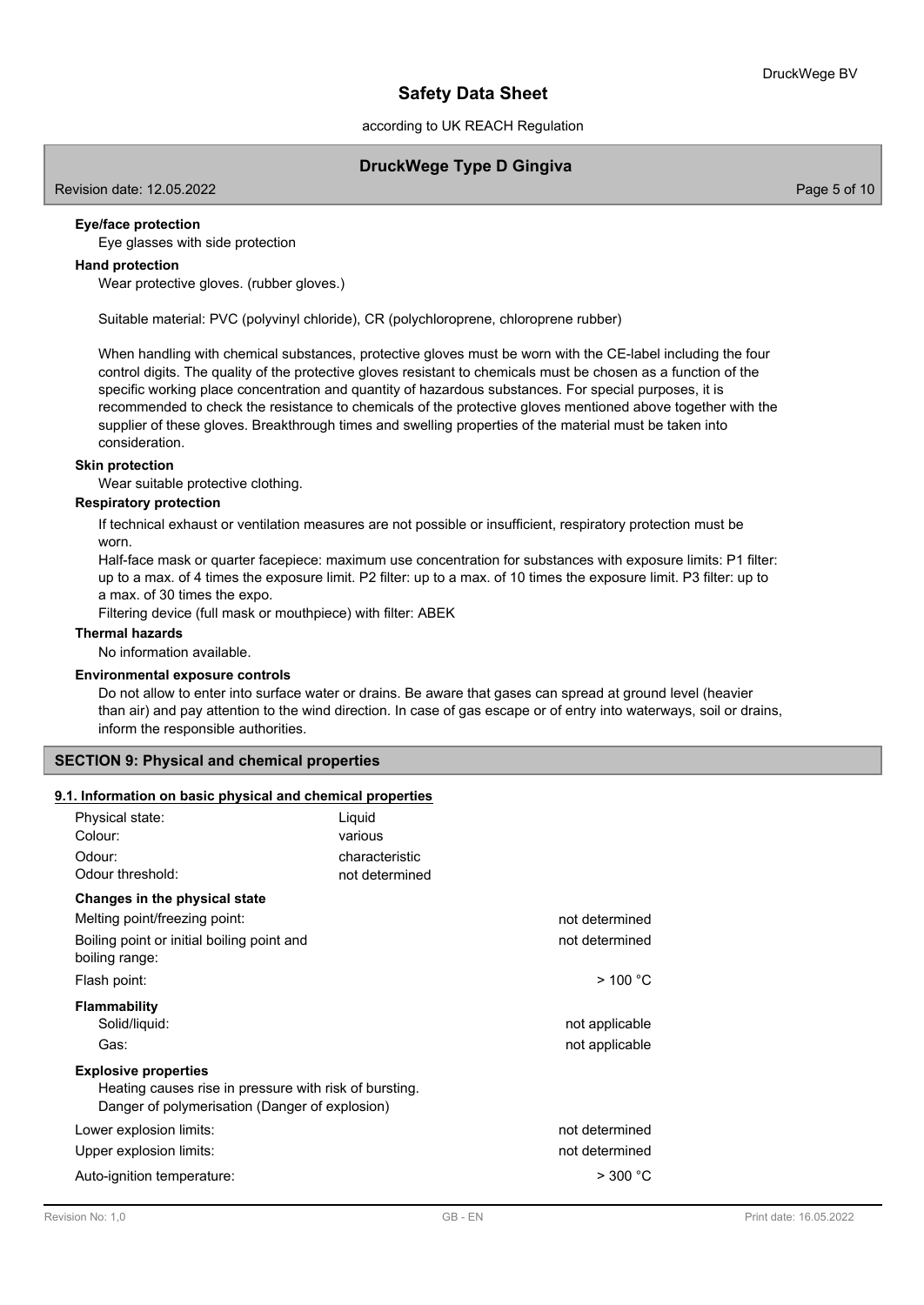according to UK REACH Regulation

## **DruckWege Type D Gingiva**

Revision date: 12.05.2022 Page 6 of 10

| Self-ignition temperature                      |                |
|------------------------------------------------|----------------|
| Solid:                                         | not applicable |
| Gas:                                           | not applicable |
| Decomposition temperature:                     | not determined |
| pH-Value:                                      | not determined |
| Viscosity / dynamic:                           | not determined |
| Viscosity / kinematic:                         | not determined |
| Water solubility:                              | not determined |
| Solubility in other solvents<br>not determined |                |
| Partition coefficient n-octanol/water:         | not determined |
| Vapour pressure:                               | not determined |
| Density:                                       | not determined |
| Relative vapour density:                       | not determined |
| 9.2. Other information                         |                |
|                                                |                |

**Other safety characteristics**

No information available.

## **SECTION 10: Stability and reactivity**

### **10.1. Reactivity**

No hazardous reaction when handled and stored according to provisions.

## **10.2. Chemical stability**

The product is chemically stable under recommended conditions of storage, use and temperature.

## **10.3. Possibility of hazardous reactions**

Can polymerise exothermically if heated, exposed to air, sunlight or by addition or free radical initiators. Danger of bursting container.

Heating causes rise in pressure with risk of bursting.

Thermal decomposition:

Reacts with: Acid, Alkali metals, Alkaline earth metal, Oxidising agent, strong

## **10.4. Conditions to avoid**

Protect against: Light, Contact with air/oxygen, Heat

## **10.5. Incompatible materials**

Acid, Alkali (lye), Oxidising agent, strong, Acid chlorides, inorganic

### **10.6. Hazardous decomposition products**

Thermal decomposition can lead to the escape of irritating gases and vapours.

## **SECTION 11: Toxicological information**

### **11.1. Information on hazard classes as defined in GB CLP Regulation**

### **Acute toxicity**

Based on available data, the classification criteria are not met.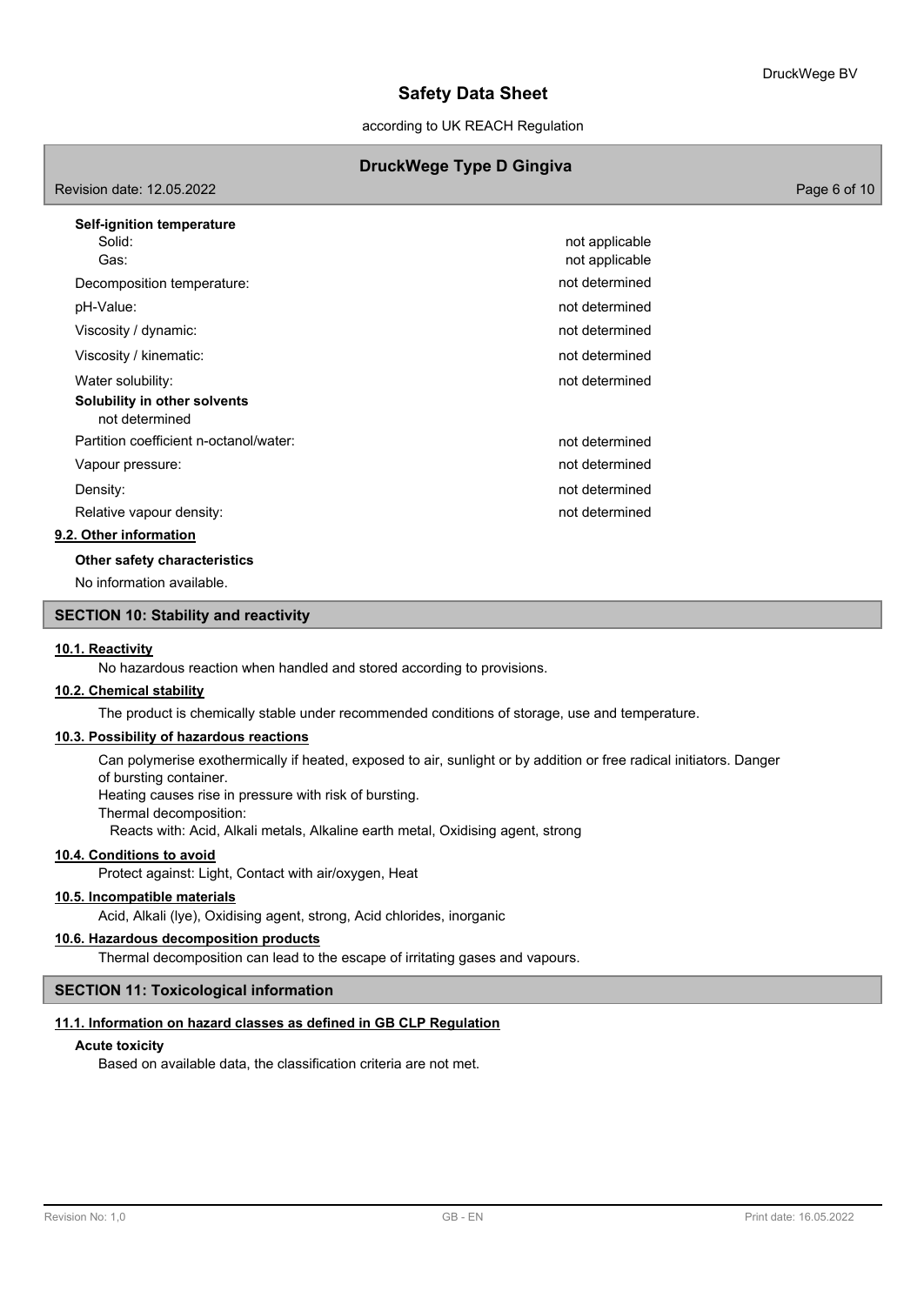according to UK REACH Regulation

## **DruckWege Type D Gingiva**

Revision date: 12.05.2022 Page 7 of 10

| CAS No     | Chemical name                                                 |                         |            |                     |               |
|------------|---------------------------------------------------------------|-------------------------|------------|---------------------|---------------|
|            | Exposure route                                                | Dose                    | Species    | Source              | <b>Method</b> |
| 28961-43-5 | Propylidynetrimethanol, ethoxylated, esters with acrylic acid |                         |            |                     |               |
|            | oral                                                          | LD50<br>> 2000<br>mg/kg | <b>Rat</b> | <b>Manufacturer</b> |               |
|            | dermal                                                        | LD50<br>> 2000<br>mg/kg | Rabbit     | <b>Manufacturer</b> |               |

### **Irritation and corrosivity**

Causes skin irritation.

Causes serious eye irritation.

### **Sensitising effects**

May cause an allergic skin reaction. (N,N'-(2,2-dimethylpropylidene)hexamethylenediamine; hexamethylene diacrylate, hexane-1,6-diol diacrylate; Propylidynetrimethanol, ethoxylated, esters with acrylic acid)

## **Carcinogenic/mutagenic/toxic effects for reproduction**

Based on available data, the classification criteria are not met.

#### **STOT-single exposure**

Based on available data, the classification criteria are not met.

## **STOT-repeated exposure**

Based on available data, the classification criteria are not met.

## **Aspiration hazard**

Based on available data, the classification criteria are not met.

### **Information on likely routes of exposure**

oral, Skin contact, Eye contact, Inhalation.

## **Additional information on tests**

The mixture is classified as hazardous according to regulation (EC) No 1272/2008 [CLP].

### **11.2. Information on other hazards**

**Endocrine disrupting properties**

No information available.

### **SECTION 12: Ecological information**

## **12.1. Toxicity**

The product is not: Ecotoxic.

## **12.2. Persistence and degradability**

The product has not been tested.

## **12.3. Bioaccumulative potential**

The product has not been tested.

### **12.4. Mobility in soil**

The product has not been tested.

### **12.5. Results of PBT and vPvB assessment**

The substances in the mixture do not meet the PBT/vPvB criteria according to UK REACH.

## **12.6. Endocrine disrupting properties**

This product does not contain a substance that has endocrine disrupting properties with respect to non-target organisms as no components meets the criteria.

### **12.7. Other adverse effects**

No information available.

## **Further information**

Do not allow to enter into surface water or drains. Do not allow to enter into soil/subsoil.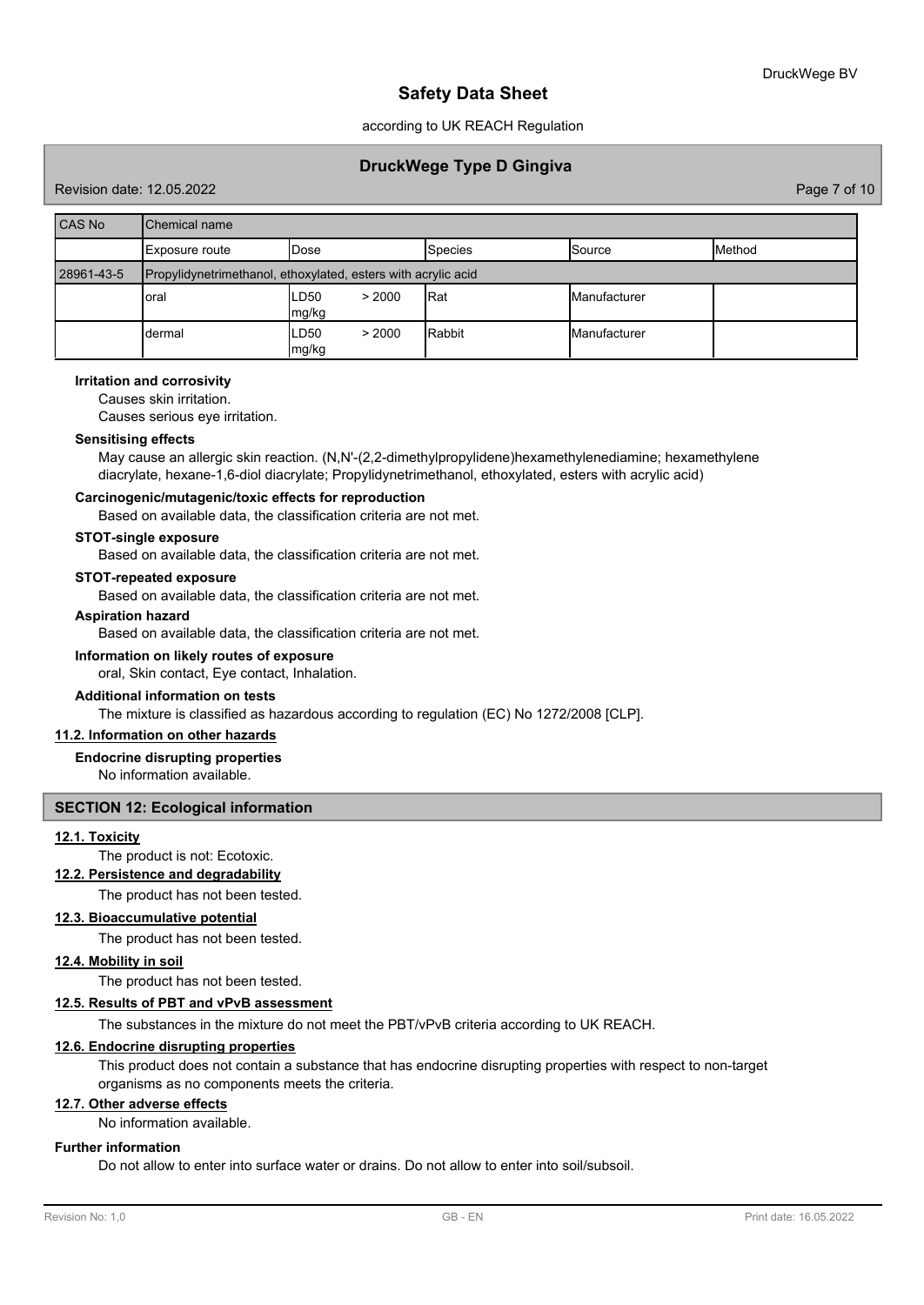according to UK REACH Regulation

## **DruckWege Type D Gingiva**

Revision date: 12.05.2022 Page 8 of 10

### **SECTION 13: Disposal considerations**

### **13.1. Waste treatment methods**

## **Disposal recommendations**

Do not allow to enter into surface water or drains. Do not allow to enter into soil/subsoil. Dispose of waste according to applicable legislation.

### **List of Wastes Code - residues/unused products**

070208 WASTES FROM ORGANIC CHEMICAL PROCESSES; wastes from the MFSU of plastics, synthetic rubber and man-made fibres; other still bottoms and reaction residues; hazardous waste

## **List of Wastes Code - used product**

WASTES FROM ORGANIC CHEMICAL PROCESSES; wastes from the MFSU of plastics, synthetic rubber and man-made fibres; other still bottoms and reaction residues; hazardous waste 070208

### **Contaminated packaging**

Non-contaminated packages may be recycled. Handle contaminated packages in the same way as the substance itself.

### **SECTION 14: Transport information**

#### **Land transport (ADR/RID)**

**14.1. UN number or ID number:** No dangerous good in sense of this transport regulation. **14.2. UN proper shipping name:** No dangerous good in sense of this transport regulation. **14.3. Transport hazard class(es):** No dangerous good in sense of this transport regulation. **14.4. Packing group:** No dangerous good in sense of this transport regulation. **Inland waterways transport (ADN) 14.1. UN number or ID number:** No dangerous good in sense of this transport regulation. **14.2. UN proper shipping name:** No dangerous good in sense of this transport regulation. **14.3. Transport hazard class(es):** No dangerous good in sense of this transport regulation. **14.4. Packing group:** No dangerous good in sense of this transport regulation. **Marine transport (IMDG) 14.1. UN number or ID number:** No dangerous good in sense of this transport regulation. **14.2. UN proper shipping name:** No dangerous good in sense of this transport regulation. **14.3. Transport hazard class(es):** No dangerous good in sense of this transport regulation. **14.4. Packing group:** No dangerous good in sense of this transport regulation. **Air transport (ICAO-TI/IATA-DGR) 14.1. UN number or ID number:** No dangerous good in sense of this transport regulation. **14.2. UN proper shipping name:** No dangerous good in sense of this transport regulation. **14.3. Transport hazard class(es):** No dangerous good in sense of this transport regulation. **14.4. Packing group:** No dangerous good in sense of this transport regulation. **14.5. Environmental hazards** ENVIRONMENTALLY HAZARDOUS: No **14.6. Special precautions for user** No information available. **14.7. Maritime transport in bulk according to IMO instruments** not applicable

## **SECTION 15: Regulatory information**

## **15.1. Safety, health and environmental regulations/legislation specific for the substance or mixture**

### **EU regulatory information**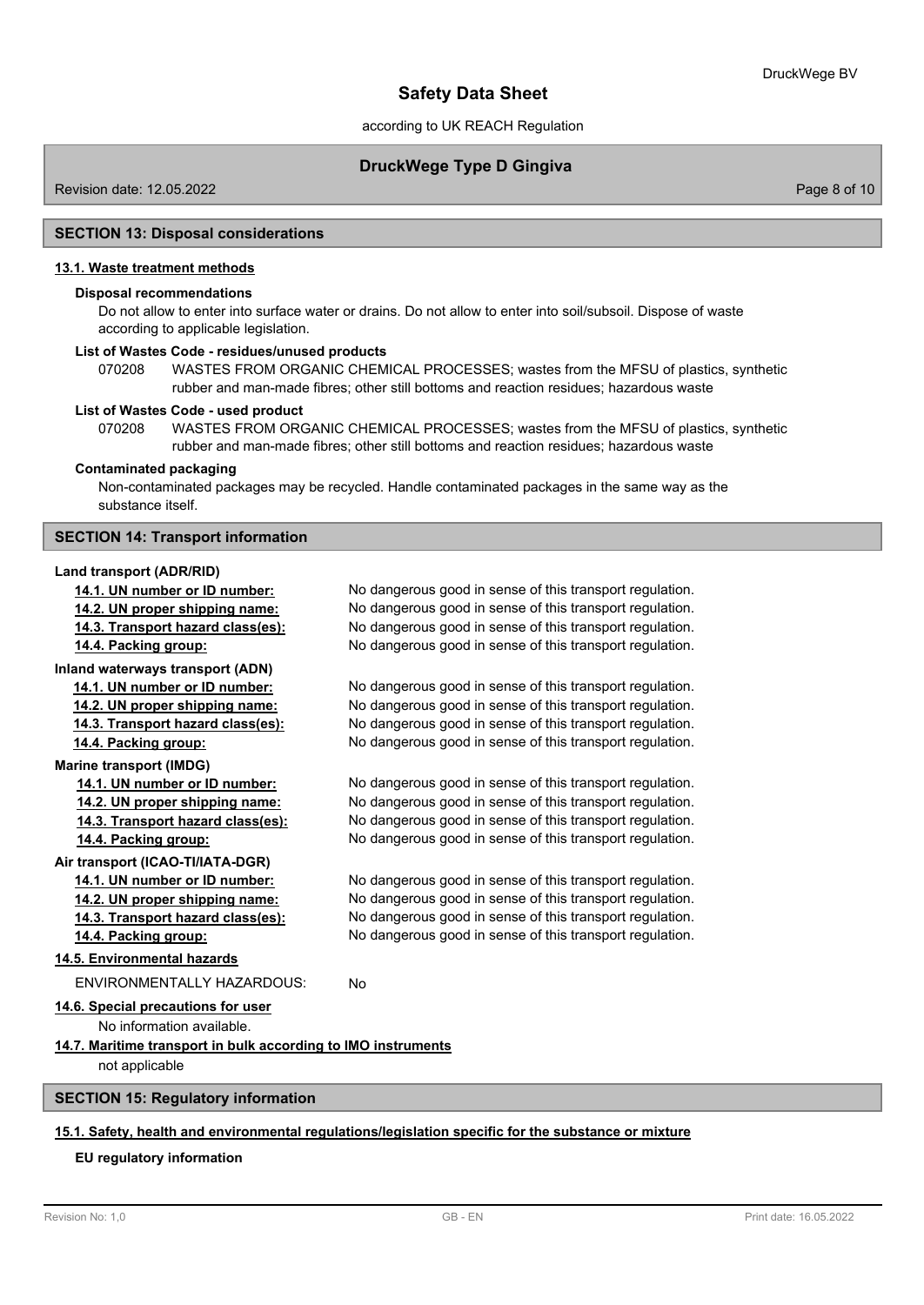according to UK REACH Regulation

## **DruckWege Type D Gingiva**

| Revision date: 12.05.2022                                                                                             | Page 9 of 10                                                                                                          |
|-----------------------------------------------------------------------------------------------------------------------|-----------------------------------------------------------------------------------------------------------------------|
| Restrictions on use (REACH, annex XVII):<br>Entry 3, Entry 75<br>Information according to 2012/18/EU<br>(SEVESO III): | Not subject to 2012/18/EU (SEVESO III)                                                                                |
| National regulatory information                                                                                       |                                                                                                                       |
| Employment restrictions:                                                                                              | Observe restrictions to employment for juveniles according to the 'juvenile<br>work protection guideline' (94/33/EC). |
| Water hazard class (D):                                                                                               | 2 - obviously hazardous to water                                                                                      |
| 15.2. Chemical safety assessment                                                                                      |                                                                                                                       |
|                                                                                                                       | Chemical safety assessments for substances in this mixture were not carried out.                                      |
| <b>SECTION 16: Other information</b>                                                                                  |                                                                                                                       |
| Abbreviations and acronyms                                                                                            |                                                                                                                       |
| CLP: Classification, labelling and Packaging                                                                          |                                                                                                                       |
| REACH: Registration, Evaluation and Authorization of Chemicals                                                        |                                                                                                                       |

DMEL: Derived Minimal Effect Level PNEC: Predicted No Effect Concentration ATE: Acute toxicity estimate LC50: Lethal concentration, 50% LD50: Lethal dose, 50% LL50: Lethal loading, 50% EL50: Effect loading, 50% EC50: Effective Concentration 50% ErC50: Effective Concentration 50%, growth rate NOEC: No Observed Effect Concentration BCF: Bio-concentration factor PBT: persistent, bioaccumulative, toxic vPvB: very persistent, very bioaccumulative

ADR: Accord européen sur le transport des marchandises dangereuses par Route

(European Agreement concerning the International Carriage of Dangerous Goods by Road)

GHS: Globally Harmonised System of Classification, Labelling and Packaging of Chemicals

RID: Regulations concerning the international carriage of dangerous goods by rail

ADN: European Agreement concerning the International Carriage of Dangerous Goods by Inland Waterways (Accord européen relatif au transport international des marchandises dangereuses par voies de navigation intérieures)

IMDG: International Maritime Code for Dangerous Goods

EmS: Emergency Schedules

UN: United Nations

CAS: Chemical Abstracts Service DNEL: Derived No Effect Level

MFAG: Medical First Aid Guide

IATA: International Air Transport Association

ICAO: International Civil Aviation Organization

MARPOL: International Convention for the Prevention of Marine Pollution from Ships

IBC: Intermediate Bulk Container

VOC: Volatile Organic Compounds

SVHC: Substance of Very High Concern

For abbreviations and acronyms, see: ECHA Guidance on information requirements and chemical safety assessment, chapter R.20 (Table of terms and abbreviations).